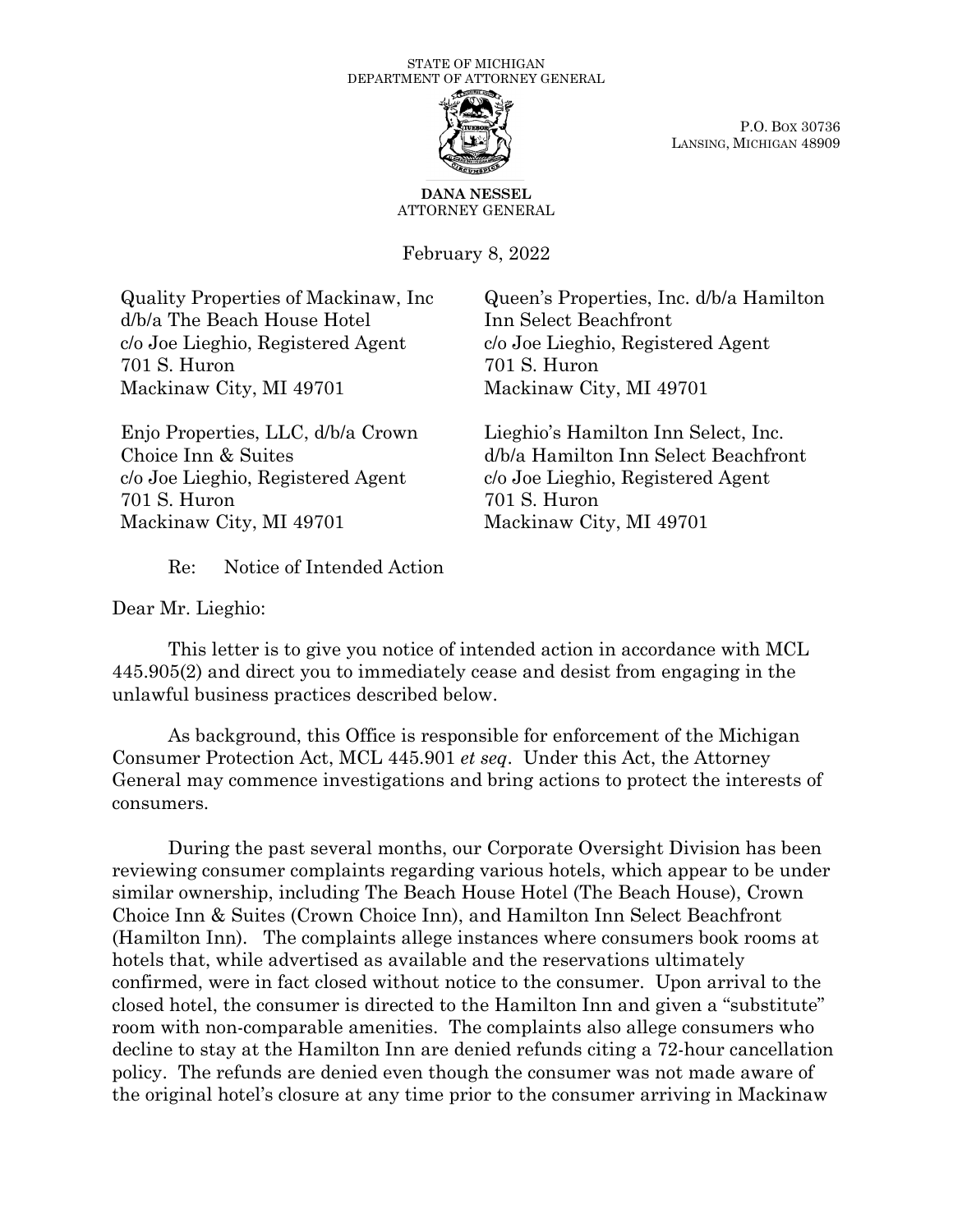Quality Properties of Mackinaw, Inc. Page 2 February 8, 2022

City. We are enclosing for your reference a consumer complaint against the Beach House, and another against the Crown Choice Inn, that are illustrative of these patterns.

Further, our office has direct evidence confirming much of the course of conduct alleged in the consumer complaints.

- On November 4, 2021, one of our special agents made a reservation at the Crown Choice Inn for November 10, 2021, through a website identified as the "Official Mackinaw City Chamber of Tourism" available at [www.mackinaw](http://www.mackinaw-city.com/)[city.com.](http://www.mackinaw-city.com/) [1](#page-1-0)
- The reservation was for a "2 Bed Queen Lakeview Balcony Room" and included "access to 17 indoor pools" and "indoor waterpark admission wristbands."
- Although the agent made the reservation on November 4, 2021, he did not receive email confirmation until November 9, 2021, the day before his stay and within the 72-hour cancellation window. In other words, the reservation wasn't confirmed until it was too late to cancel the reservation without penalty according to the cancellation policy.
- On November 10, 2021, the agent arrived to check in at the Crown Choice Inn. The agent observed the "vacancy" sign was illuminated, but it was otherwise apparent the hotel was closed as the agent observed an empty parking lot and a dark interior of the building. The agent also found the hotel entrance locked with a sign on the door directing people to check in at the Hamilton Inn.
- At the Hamilton Inn, the agent advised staff he was there to check in at the Crown Choice Inn. After being asked to wait for staff to finish the daily audit, the agent returned approximately fifteen minutes later and was advised that the Crown Choice Inn's waterpark was closed for cleaning and his reservation was moved to the Hamilton Inn. When the agent indicated he wanted to use the waterpark, staff advised that it was closed for cleaning, there were no other waterparks in the area, and it was past the point where the reservation could be canceled to receive a refund.

Against this backdrop are the provisions of the Michigan Consumer Protection Act, which exists to guard consumers against unfair, unconscionable, and deceptive business practices. Such unlawful conduct is defined to include the following:

<span id="page-1-0"></span><sup>1</sup> According to Michigan Department of Licensing and Regulatory Affairs, you are also the Registered Agent for Mackinaw City Chamber of Tourism, Inc. and Giuseppe and Enzo Lieghio are the corporate officers.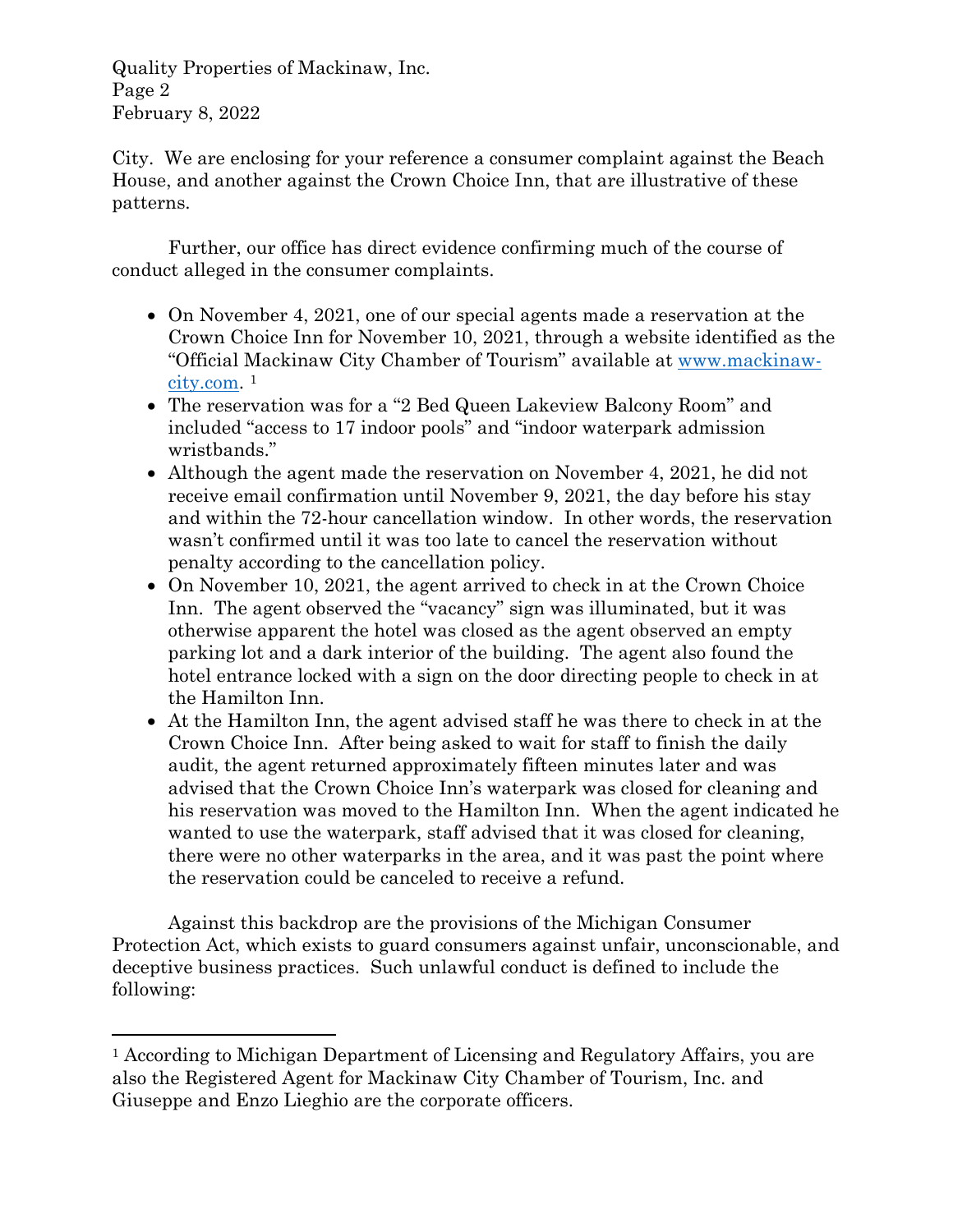Quality Properties of Mackinaw, Inc. Page 3 February 8, 2022

> (a) Causing a probability of confusion or misunderstanding as to the source, sponsorship, approval, or certification of goods or services.

(g) Advertising or representing goods or services with intent not to dispose of those goods or services as advertised or represented.

(h) Advertising goods or services with intent not to supply reasonably expectable public demand unless the advertisement discloses a limitation of quantity in immediate conjunction with the advertised goods or services.

(n) Causing a probability of confusion or of misunderstanding as to the legal rights, obligations, or remedies of a party to a transaction.

(q) Representing or implying that the subject of a consumer transaction will be provided promptly, or at a specified time, or within a reasonable time, if the merchant knows or has reason to know it will not be so provided.

(s) Failing to reveal a material fact, the omission of which tends to mislead or deceive the consumer, and which fact could not reasonably be known by the consumer.

(u) Failing, in a consumer transaction that is rescinded, canceled, or otherwise terminated in accordance with the terms of an agreement, advertisement, representation, or provision of law, to promptly restore to the person or persons entitled to it a deposit, down payment, or other payment, or in the case of property traded in but not available, the greater of the agreed value or the fair market value of the property, or to cancel within a specified time or an otherwise reasonable time an acquired security interest.

(y) Gross discrepancies between the oral representations of the seller and the written agreement covering the same transaction or failure of the other party to the transaction to provide the promised benefits.

(bb) Making a representation of fact or statement of fact material to the transaction such that a person reasonably believes the represented or suggested state of affairs to be other than it actually is.

(cc) Failing to reveal facts that are material to the transaction in light of representations of fact made in a positive manner.

[MCL 445.903(1).]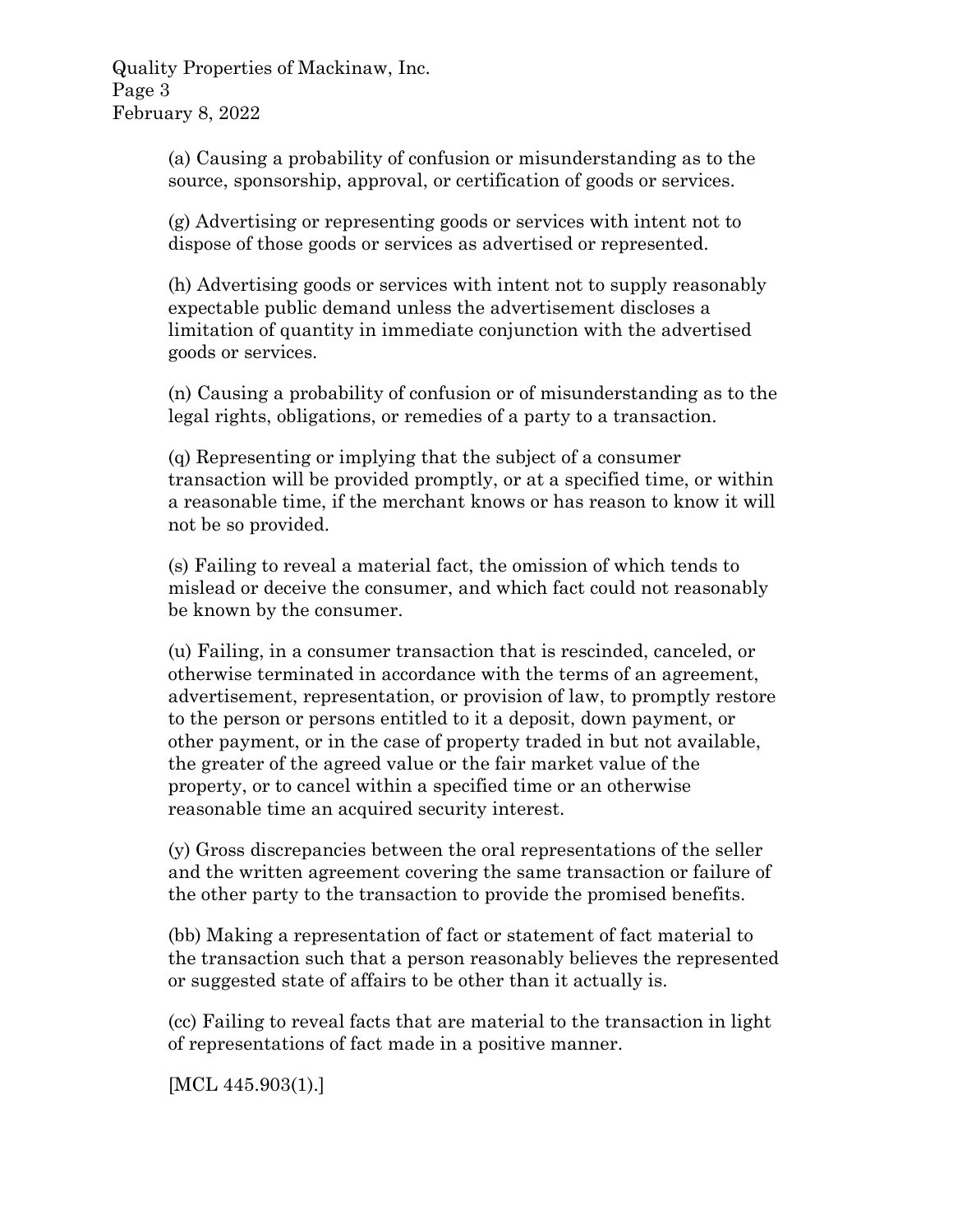Quality Properties of Mackinaw, Inc. Page 4 February 8, 2022

The purpose of this letter is to put you on notice as required by the MCPA that we have probable cause to believe The Beach House, Crown Choice Inn, and the Hamilton Inn have engaged in these types of unfair and deceptive practices through the pattern of conduct described above. From this point, this Office has the latitude to either commence a lawsuit after ten days or invoke a judicial process for a formal investigation through subpoenas. While we are prepared to follow one, or both, of these paths, we are willing to explore entering into an assurance of voluntary compliance—a device anticipated in the MCPA. Be advised, however, that we will need additional information from you to ultimately determine an appropriate resolution.

Please contact us soon to schedule a meeting on or before February 18, 2022. You are welcome and encouraged to consult with, and be accompanied by, an attorney for this discussion.

We look forward to hearing from you soon.

Sincerely,

Tass

Michael S. Hill Assistant Attorney General Corporate Oversight Division (517) 335-7632 Hillm19@michigan.gov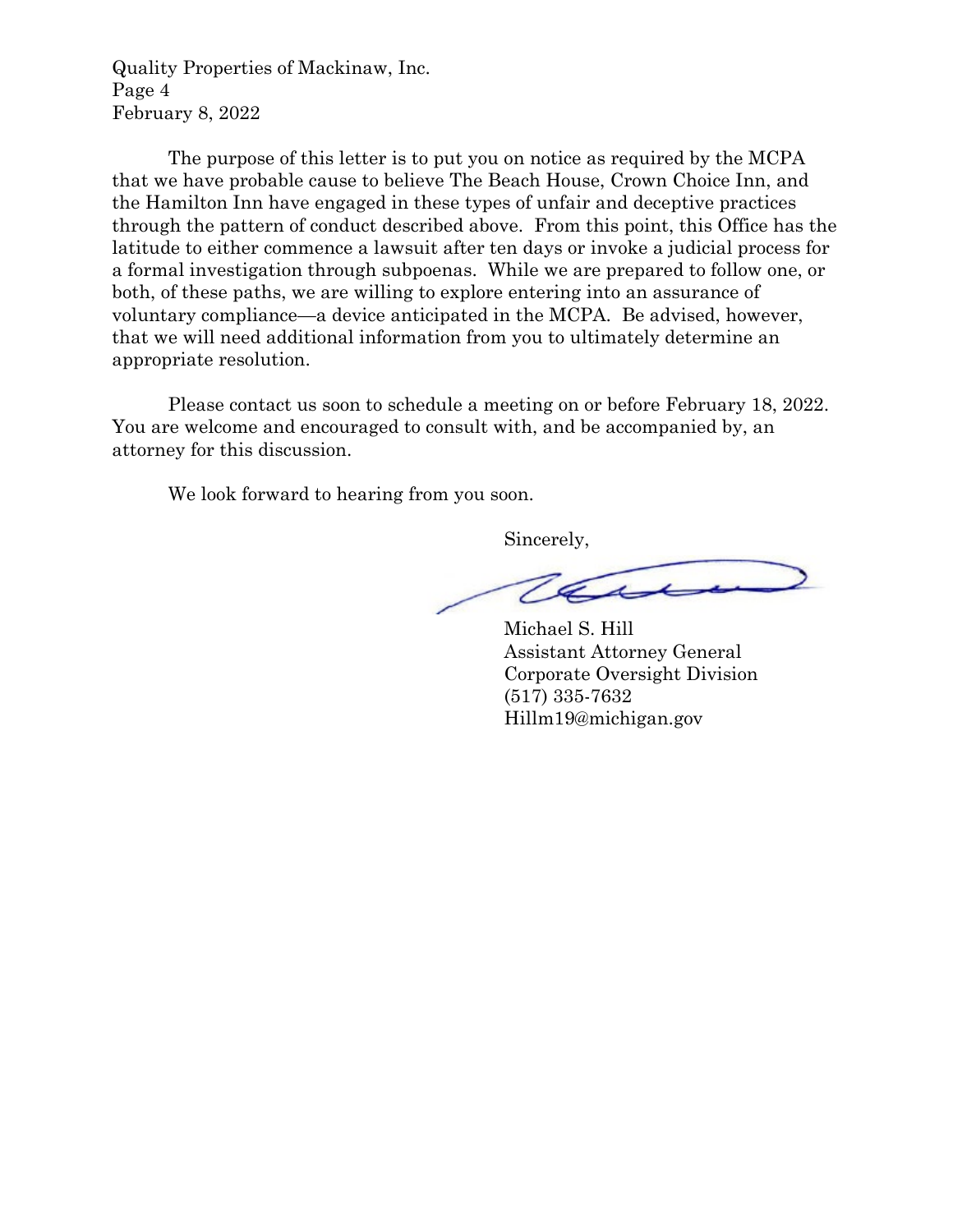## **Michigan Office Of Attorney General Consumer Complaint Form**

#### **Web Complaint Number: 2021-cp04032032041-A Submitted: 4/3/2021 8:32:36 PM**

### **Consumer Information**



### **Primary Company Or Person Your Complaint Is About**

| Company or Person? Company        |                                                                     |                                      |
|-----------------------------------|---------------------------------------------------------------------|--------------------------------------|
| Complainee Last Name:             |                                                                     | <b>Complainee First</b><br>Name:     |
|                                   | Company Name: Crown Choice Inn And Suites<br>Lakeview And Waterpark |                                      |
|                                   | Street Address: 720 South Huron Ave.                                | City: Mackinaw City                  |
| State: MI                         |                                                                     | Zip Code: 49701                      |
|                                   | County: Mackinac                                                    | Phone: 2314365929                    |
| Fax Number:                       |                                                                     | E-mail Address:                      |
| Web Site Address:                 | http://www.mackinaw-<br>city.com/hotels/crownchoice/                | Product Offered: Hotel and waterpark |
| <b>Primary Jurisdiction: None</b> |                                                                     |                                      |

### **Secondary Company Or Person Your Complaint Is About**

| Company or Person? Company |                                  |
|----------------------------|----------------------------------|
| Complainee Last Name:      | <b>Complainee First</b><br>Name: |
| Company Name:              |                                  |
| <b>Street Address:</b>     | City:                            |
| State: MI                  | Zip Code:                        |
| County:                    | Phone:                           |
| Fax Number:                | E-mail Address:                  |
| Web Site Address:          |                                  |

#### **Motor Vehicle Warranty Complaint Information**

Vehicle Make, Model, and Year: Vehicle VIN No.: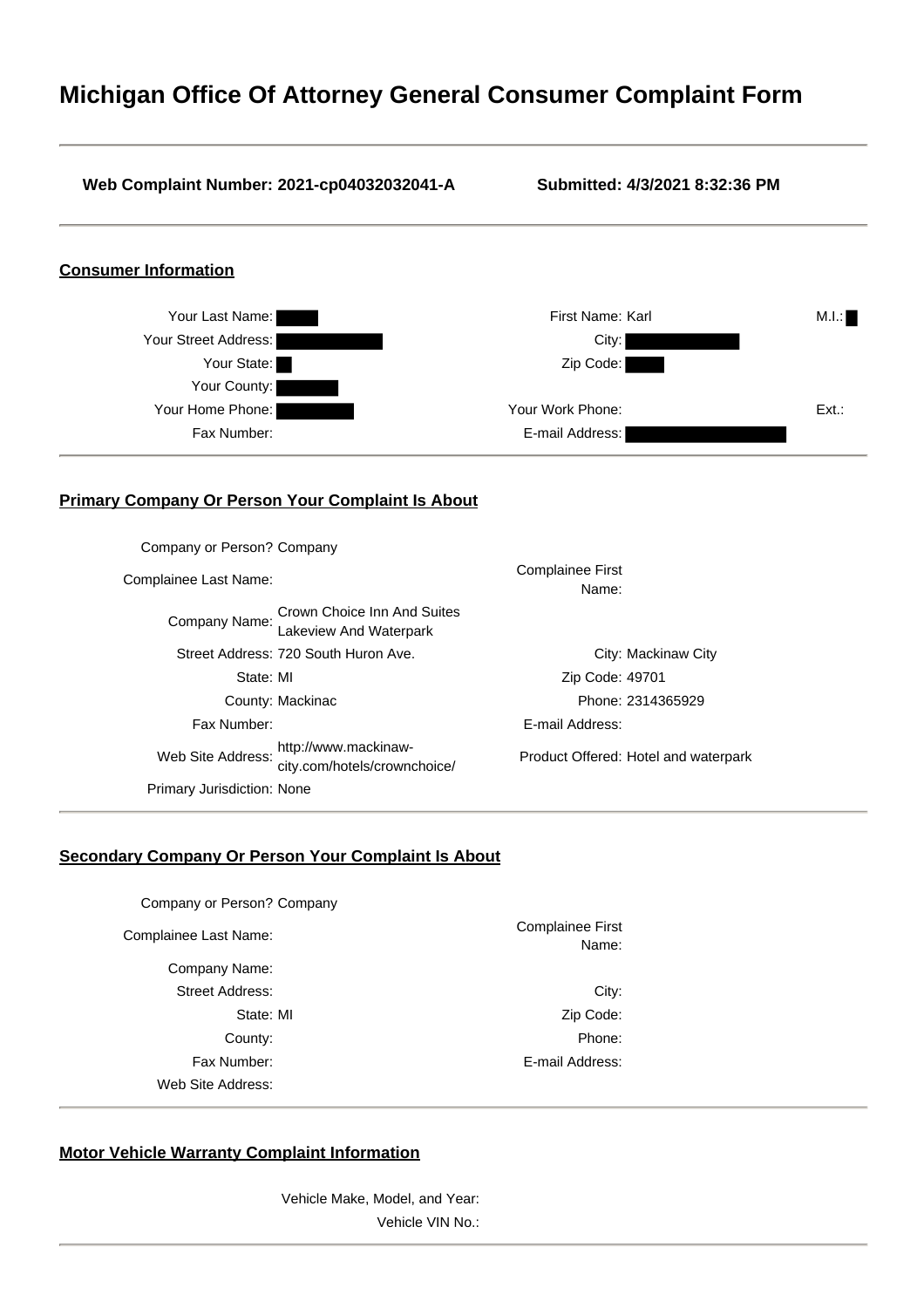### **Complaint Information**

| Incident Date\Time: 3/25/2021 3:00:00 PM                                                                                       |
|--------------------------------------------------------------------------------------------------------------------------------|
| Incident Location: Crown choice inn and Waterpark, mackinaw city                                                               |
| Approximate Monetary Value: 85.47                                                                                              |
| Did you sign a contract? False                                                                                                 |
| Where did you sign this contract? Unknown                                                                                      |
| Is a court action pending? False                                                                                               |
| Do you have an attorney representing you on this matter? False                                                                 |
| Are you willing to testify in court regarding this complaint? True                                                             |
| Did you complain directly to the business? True                                                                                |
| They lied to me and put me on hold then told me<br>What was the response from the business?<br>they would call back and didn't |
| If no complaint was given to the business directly, why?                                                                       |
| Was this complaint filed with any other agencies? True                                                                         |
|                                                                                                                                |

### **Complaint Detail/Inquiry Information**

On Thursday, 3-25-21, I drove my children from my house to mackinaw city to stay at the crown choice hotel and Waterpark. I had booked this reservation through Expedia.com a few days earlier. When I arrived to crown choice the parking lot was empty. The hotel front desk entrance was locked and all the lights inside the business were turned off. There was a piece of paper taped to the door that said all reservations please check in at Hamilton Inn select hotel which was couple hundred yards down the road. When I arrived at Hamilton inn the staff were there to check me in. They advised me that I would be staying at that hotel and not at crown choice, because crown choice is only open weekends. They began the check in process and handed me my room key, I asked since I couldn't stay at crown choice how I could bring my kids to the Waterpark, and if I should drive there. They told me the Waterpark was closed because they had a pipe burst and maintenance needed the day to fix it. I told them that since they didn't have the hotel they advertised and the Waterpark they advertised that I would like my money back. They told me it was too late to cancel because thier policy says 2 days before. I told them I was not staying at a hotel that is different than I booked and doesn't have a Waterpark that was advertised. They asked for a moment to talk to manager. They came back about 7 minutes later and told me they couldn't issue refund but could transfer my reservation to the following week on Thursday again. I asked if they were going to have Waterpark open by then because my 4 and 5 year old daughters are now crying learning they won't be playing in Waterpark. The front desk staff told me the Waterpark would definitely be back in service by then, but if I was worried to call beforehand. The following Thursday I once again packed my children up and we excitedly drove the 1.5 hour drive to Waterpark at crown choice in Mackinaw city. This time I called as soon as I got in my car so I didn't waste gas and time if something happened again. I was put on hold immediately and waited for a while to speak with someone. I asked them if Waterpark was open and they said yes it was and asked for my hotel confirmation number. I told them I didn't have one but was told my staff last week that they transferred my reservation to today. The female on the phone said she would check. She came back on phone short time later and said I didn't have reservation. I told her that's not possible I was standing in their lobby when it was made. She said that they told me to call the following Thursday to see if they had an open room for free and not that I had reservation. I told her that was not what was told to me last week. She said that unfortunately there are no open rooms left. I told her that I would want a refund then. She said I could pay an additional 115 dollars for a room tonight. I told her no, they already gave 85 dollars of mine and I didn't get to set foot inside crown choice nor the Waterpark, and I would like a refund. She said she would have to speak to management and would call me back. She called me back shortly later and said she's sorry she can't issue refund and I can't stay at the hotel and that there was nothing else she could do. I asked if I could talk to management. She said she had a number for thier complaint department and please hold, I waited on hold for half an hour and when she picked back up she greeted me and asked me what my confirmation number was. I told her I still don't have one and I've been on hold for over a half hour waiting for her to get me number for complaints. She said had forgot she had put me on hold and that she didn't get the number and asked if I would wait on hold again. I asked her to please not put me back on hold and to call me back when she gets the number, she got angry and told me she's only one person handling all the phone calls and its busy. I stated I wasn't blaming her but didn't want to keep waiting on hold. She said ok she would call me back. I never received a call back from crown choice after this conversation. I next called Expedia.com to see if they could assist in resolving this matter. The Expedia associate I spoke with asked for my story and told me they would call crown choice directly and see if it could be resolved. After a short wait on hold, the associate came back and said that crown choice refused to offer refund and when he asked for the person's name on phone the man said "not a chance" and hung up on him. He said that he did confirm beforehand that crown choice was not open on weekdays according to the nameless man on the phone at crown choice. He next forwarded my information and my story to the Expedia resolution department to see if they could resolve the matter. I was emailed a few days later by them stating that crown choice told them that they would not refund my money because they are going to follow the original terms of our agreement. I don't believe they followed those terms at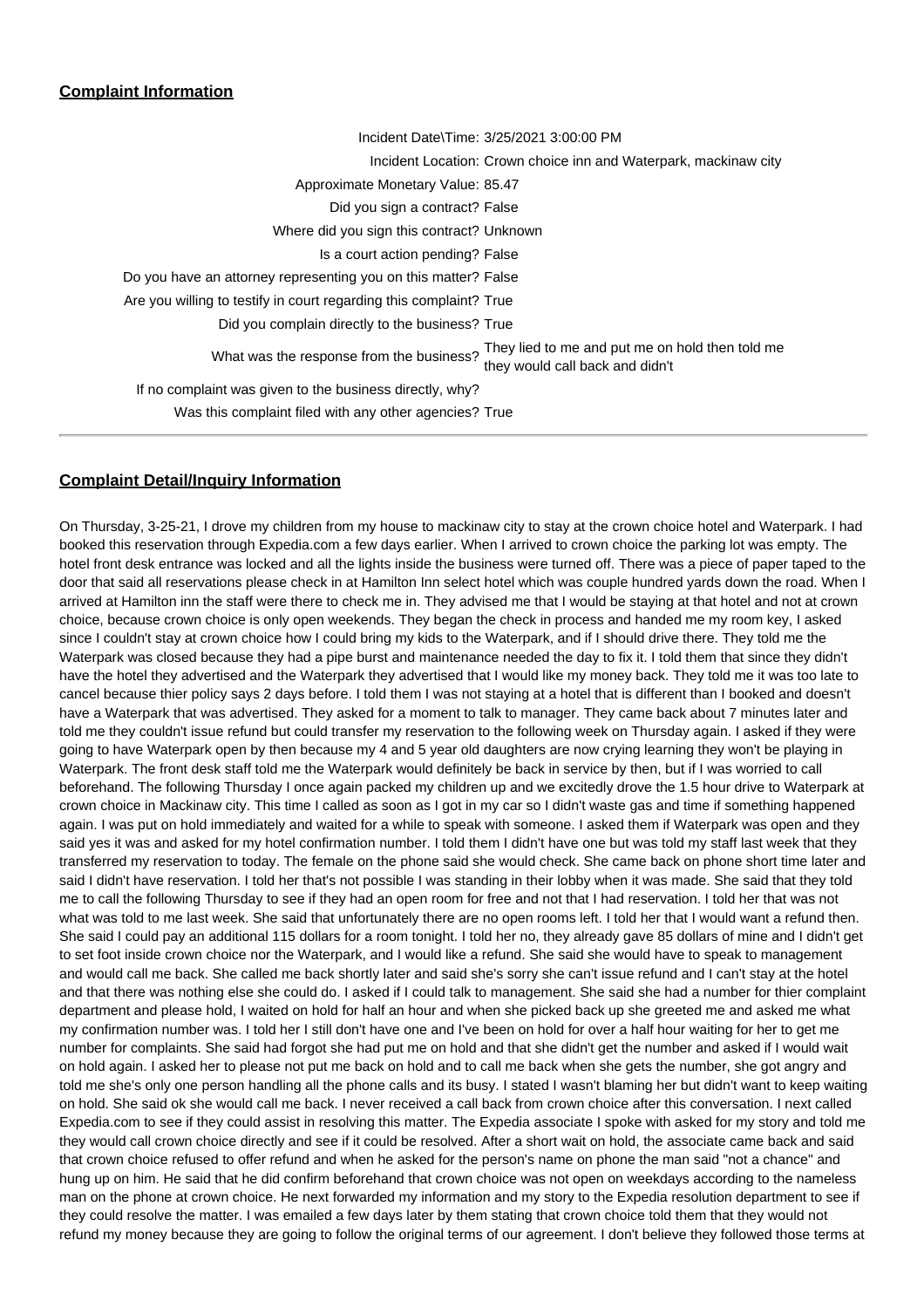all since the hotel they advertised and I paid for was not available for occupancy. And the Waterpark they advertised and I paid for was also not available for use. All of the staff at this business is unhelpful and sometimes rude. I would like my money refunded and hopefully have crown choice forced into honoring thier advertisements when customers are driving long distances to be tricked with a bait and switch tactic. Thank you for your time in this unfortunately long and disturbing rant. Have a good day.

[False] Check if this referral is just to give us information and you do not need us to respond to you directly.

[False] Check if you want to send documentation. After you submit this form you will be provided with a postal mail address, and facsimile number, to which you may send documents.

[False] Check if you want to sign up for the Consumer Protection Listserv.

[False] Check if you want to sign up for the AG Press Release Listserv.

[False] Check if you want to sign up for the Attorney General Opinions Listserv.

(\*)I certify that the information on this form is true and accurate to the best of my knowledge.

(\*)I consent to releasing to the Michigan Attorney General any information or document relative to the investigation of this complaint. By checking this box, I also certify that I have had the opportunity to review the Michigan Attorney General Privacy Policy before submitting this complaint.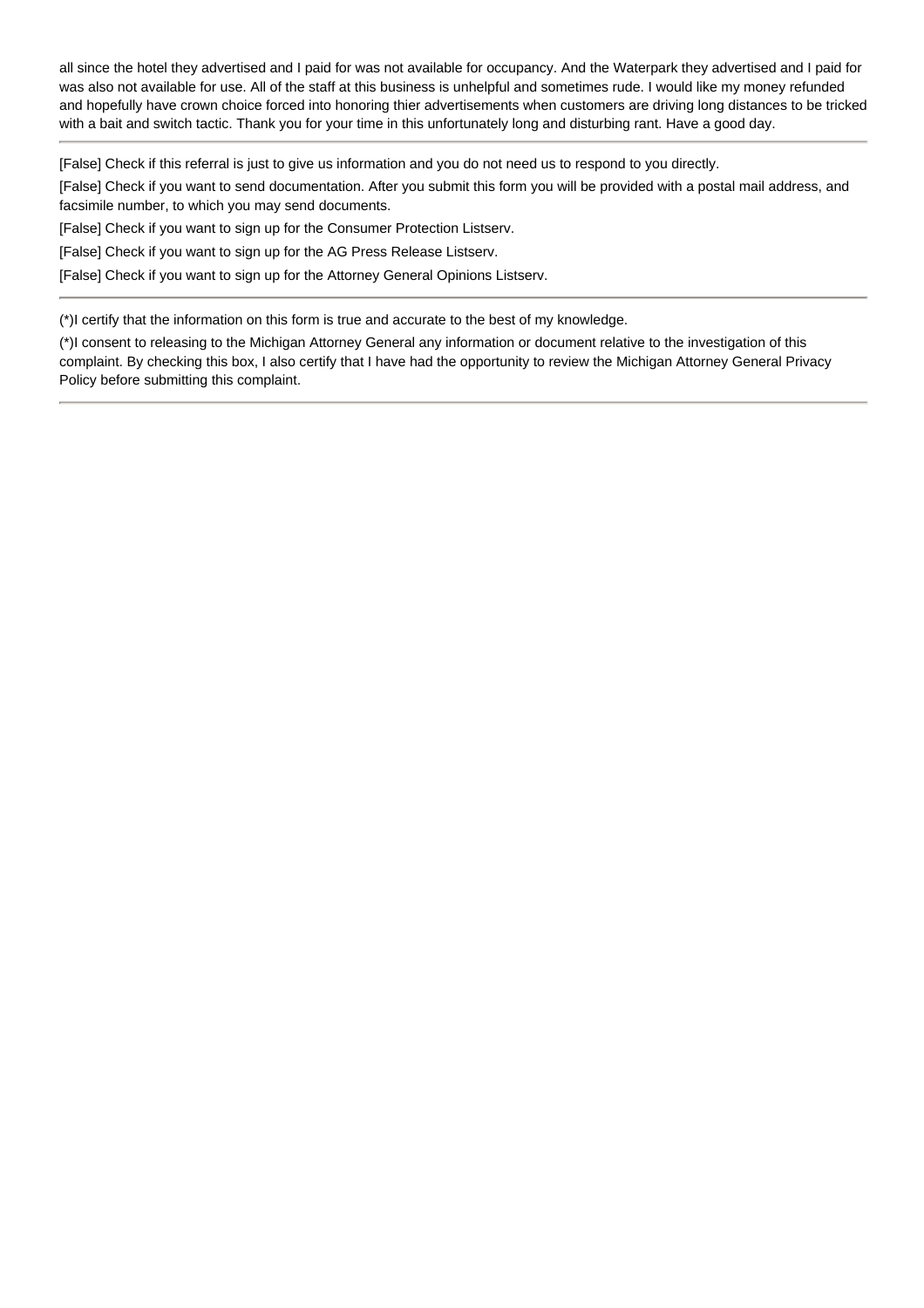## **Michigan Office Of Attorney General Consumer Complaint Form**

# **Web Complaint Number: 2020-cp12080204097-A Submitted: 12/8/2020 2:04:58 AM Consumer Information** Your Last Name: First Name: Tim M.I.: Your Street Address: City: Your State: Zip Code: Your County: Your Home Phone: Your Work Phone: Ext.: Fax Number: E-mail Address: **Primary Company Or Person Your Complaint Is About** Company or Person? Company Complainee Last Name: Complainee First Name: Company Name: Hamilton Inn Street Address: 701 S. Huron Ave City: Mackinaw City State: MI Zip Code: 49701 County: Phone: 2314365493 Fax Number: E-mail Address: Web Site Address: http://www.mackinaw-city.com/hotels/hamiltoninnselect/ Product Offered: Primary Jurisdiction: None **Secondary Company Or Person Your Complaint Is About**

Company or Person? Company

Company Name: The Beach House Inn Street Address: 11490 Us23 City: Mackinaw City State: MI Zip Code: 49701 County: Phone: 2314365353 Fax Number: E-mail Address: Web Site Address:

Complainee Last Name: Complainee First Name:

#### **Motor Vehicle Warranty Complaint Information**

Vehicle Make, Model, and Year: Vehicle VIN No.: